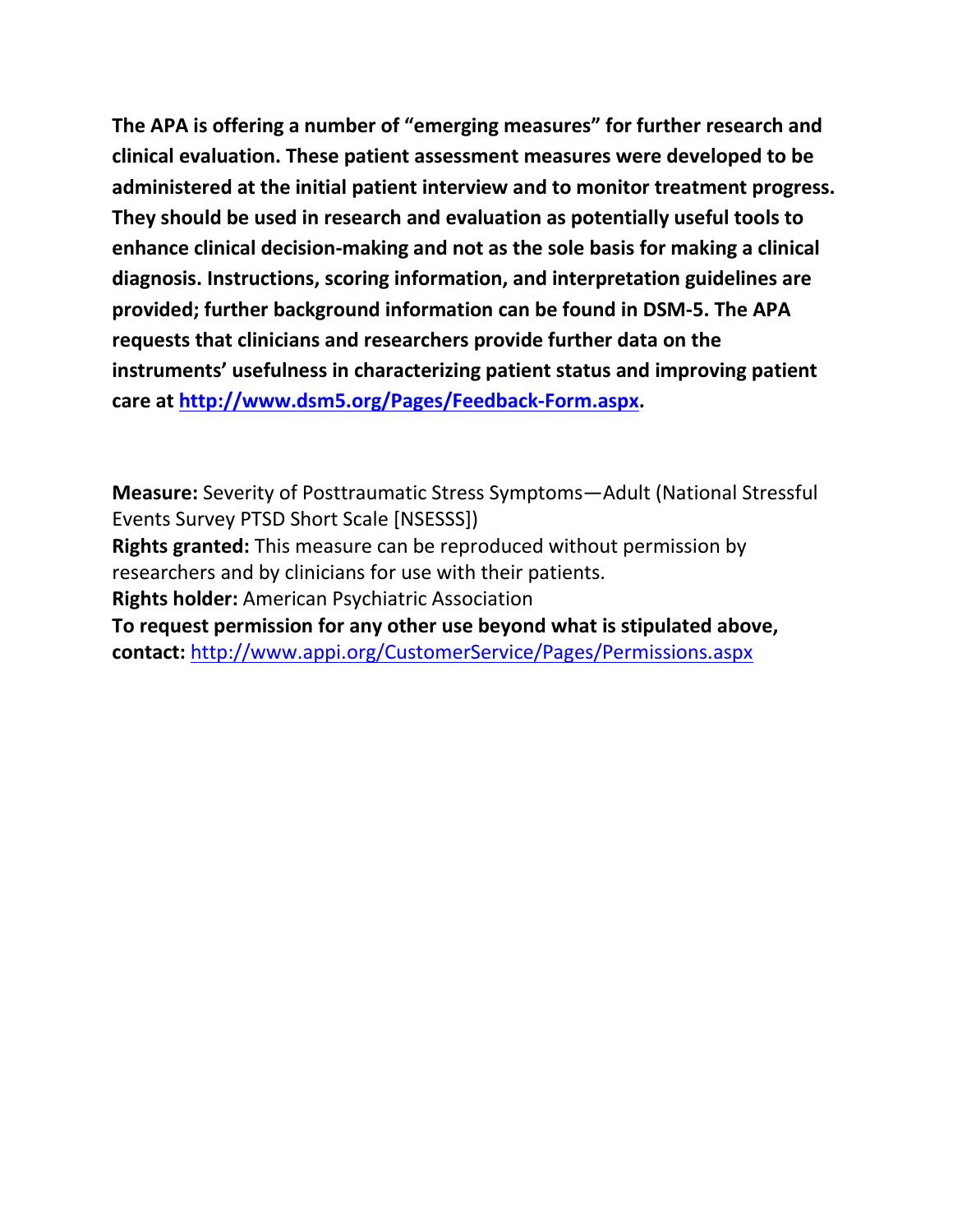## **Severity of Posttraumatic Stress Symptoms—Adult\* \*National Stressful Events Survey PTSD Short Scale (NSESSS)**

**Name:**\_\_\_\_\_\_\_\_\_\_\_\_\_\_\_\_\_\_\_\_\_\_\_\_\_\_\_\_\_\_\_\_\_\_\_\_ **Age:** \_\_\_\_\_\_ **Sex: Male Female Date:\_\_\_\_\_\_\_\_\_\_\_\_\_\_\_\_\_**

Please list the traumatic event that you experienced: \_\_\_\_\_\_\_\_\_\_\_\_\_\_\_\_\_\_\_\_\_\_\_\_\_\_\_\_\_\_\_\_\_\_\_\_\_\_\_\_\_\_\_\_\_\_\_\_\_\_\_\_\_\_\_\_\_ Date of the traumatic event: \_\_\_\_\_\_\_\_\_\_\_\_\_\_\_\_\_\_\_\_\_\_\_\_

**Instructions:** People sometimes have problems after extremely stressful events or experiences. How much have you been bothered during the PAST SEVEN (7) DAYS by each of the following problems that occurred or became worse after an extremely stressful event/experience? **Please respond to each item by marking (√ or x) one box per row.** 

|                                                                                                                                                                    |                                                                                                                                                                                                                                                                                               |                      |                               |                   |                |                  | <b>Clinician</b><br><b>Use</b> |
|--------------------------------------------------------------------------------------------------------------------------------------------------------------------|-----------------------------------------------------------------------------------------------------------------------------------------------------------------------------------------------------------------------------------------------------------------------------------------------|----------------------|-------------------------------|-------------------|----------------|------------------|--------------------------------|
|                                                                                                                                                                    |                                                                                                                                                                                                                                                                                               | <b>Not</b><br>at all | $\mathbf{A}$<br>little<br>bit | <b>Moderately</b> | Quite<br>a bit | <b>Extremely</b> | <b>Item</b><br>score           |
| 1.                                                                                                                                                                 | Having "flashbacks," that is, you suddenly acted or<br>felt as if a stressful experience from the past was<br>happening all over again (for example, you<br>reexperienced parts of a stressful experience by<br>seeing, hearing, smelling, or physically feeling parts<br>of the experience)? | $\Box$ 0             | $\Box$ 1                      | $\Box$ 2          | $\Box$ 3       | $\Box$ 4         |                                |
| 2.                                                                                                                                                                 | Feeling very emotionally upset when something<br>reminded you of a stressful experience?                                                                                                                                                                                                      | $\Box$ 0             | $\Box$ 1                      | $\Box$ 2          | $\Box$ 3       | $\Box$ 4         |                                |
| 3.                                                                                                                                                                 | Trying to avoid thoughts, feelings, or physical<br>sensations that reminded you of a stressful<br>experience?                                                                                                                                                                                 | $\Box$ 0             | $\Box$ 1                      | $\Box$ 2          | $\Box$ 3       | $\Box$ 4         |                                |
| 4.                                                                                                                                                                 | Thinking that a stressful event happened because you<br>or someone else (who didn't directly harm you) did<br>something wrong or didn't do everything possible to<br>prevent it, or because of something about you?                                                                           | $\Box$ 0             | $\Box$ 1                      | $\Box$ 2          | $\Box$ 3       | $\Box$ 4         |                                |
| 5.                                                                                                                                                                 | Having a very negative emotional state (for example,<br>you were experiencing lots of fear, anger, guilt,<br>shame, or horror) after a stressful experience?                                                                                                                                  | $\Box$ 0             | $\Box$ 1                      | $\square$ 2       | $\Box$ 3       | $\Box$ 4         |                                |
| 6.                                                                                                                                                                 | Losing interest in activities you used to enjoy before<br>having a stressful experience?                                                                                                                                                                                                      | $\Box$ 0             | $\Box$ 1                      | $\Box$ 2          | $\Box$ 3       | $\Box$ 4         |                                |
| 7.                                                                                                                                                                 | Being "super alert," on guard, or constantly on the<br>lookout for danger?                                                                                                                                                                                                                    | $\Box$ 0             | $\Box$ 1                      | $\Box$ 2          | $\Box$ 3       | $\Box$ 4         |                                |
| 8.                                                                                                                                                                 | Feeling jumpy or easily startled when you hear an<br>unexpected noise?                                                                                                                                                                                                                        | $\Box$ 0             | $\Box$ 1                      | $\Box$ 2          | $\Box$ 3       | $\Box$ 4         |                                |
| 9.                                                                                                                                                                 | Being extremely irritable or angry to the point where<br>you yelled at other people, got into fights, or<br>destroyed things?                                                                                                                                                                 | $\Box$ 0             | $\Box$ 1                      | $\Box$ 2          | $\Box$ 3       | $\Box$ 4         |                                |
| <b>Total/Partial Raw Score:</b>                                                                                                                                    |                                                                                                                                                                                                                                                                                               |                      |                               |                   |                |                  |                                |
| Prorated Total Raw Score: (if 1-2 items left unanswered)                                                                                                           |                                                                                                                                                                                                                                                                                               |                      |                               |                   |                |                  |                                |
| <b>Average Total Score:</b><br>$\mathbf{A}$<br>and the contribution of a significant of<br>$\mathbf{H} \mathbf{R} = \mathbf{H} \mathbf{R} + \mathbf{H} \mathbf{R}$ |                                                                                                                                                                                                                                                                                               |                      |                               |                   |                |                  |                                |

Kilpatrick DG, Resnick HS, Friedman, MJ. Copyright © 2013 American Psychiatric Association. All rights reserved. This measure can be reproduced without permission by researchers and by clinicians for use with their patients.